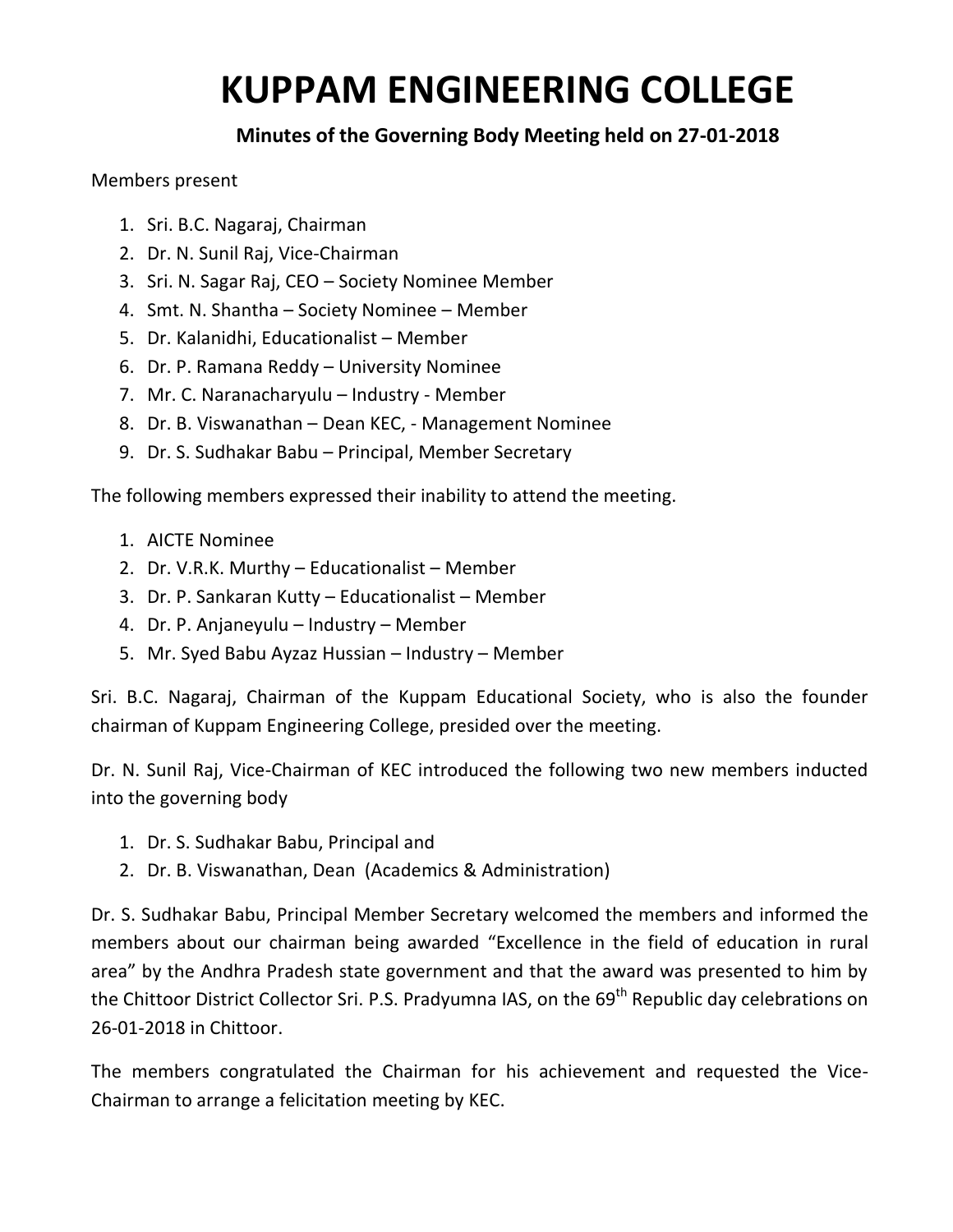Mr. S. Baskaran, Vice-Principal on behalf of the principal, gave a PowerPoint presentation covering the following activities during the academic year 2017-18 of KEC. Few of the important activities are as follows.

- I. Inauguration of NEW GEN IEDC by Dr. Naveen Vasistha, Senior Scientist DST, New Delhi and professor S.P. Sareen Project director NSTEDB. EDII Ahemedabad.
- II. Inauguration of projects laboratory by Mr. M. Narayanacharyulu, CEO, Redient Info Systems.
- III. Projects currently under progress.
- IV. Hon'ble Chief Minister releasing the Vajrapath mobile application which is used for alert to the surrounding villages regarding lightning thunders' occurrence well in advance before its occurrence.
- V. "On the job training" (OJT) for MFC Vocational Junior College students.
- VI. Charity activity by the management. Scholarships worth Rs.10 lakhs were distributed. Plates, glasses and stationary were distributed to 300 Gonuguru Govt. High School students on the occasion of founder's day.
- VII. Placement training activities 2017-18.
- VIII. Inauguration of Redhat Academy with Plexus Networks on 12-07-2017.
	- IX. Faculty development program on outcome based education (OBE) by NITTTR.
	- X. English faculty development program by British Council sponsored by APSCHE.
- XI. JNTUA Project Expo 2018.
- XII. NSS activities.
- XIII. National Voters Day Celebrations on 25-01-2018 by KEC in Kuppam. Our mother land tri-clour flag with ashoka chakra in the middle of length 2000ft was carried by around 1500 students covering around 3km in kuppam on this day.
- XIV. Result analysis .The university nominee Dr.Ramanareddy wanted the result analysis branch wise, year/semester wise. He also suggested that GATE training may be given to the students to help them not only for the higher education but also for employment in public sector undertakings.

The following items were presented by the principal for discussion and approval by the Governing Body.

1. Review on previous meeting proceedings. The suggestions given by the GC members in the previous meeting were implemented. The suggestions and action taken are placed for approval.

Approved

- 2. The following infrastructure developments have taken place during the academic year 2017-18.
	- a. 350 KVA Solar Plant.